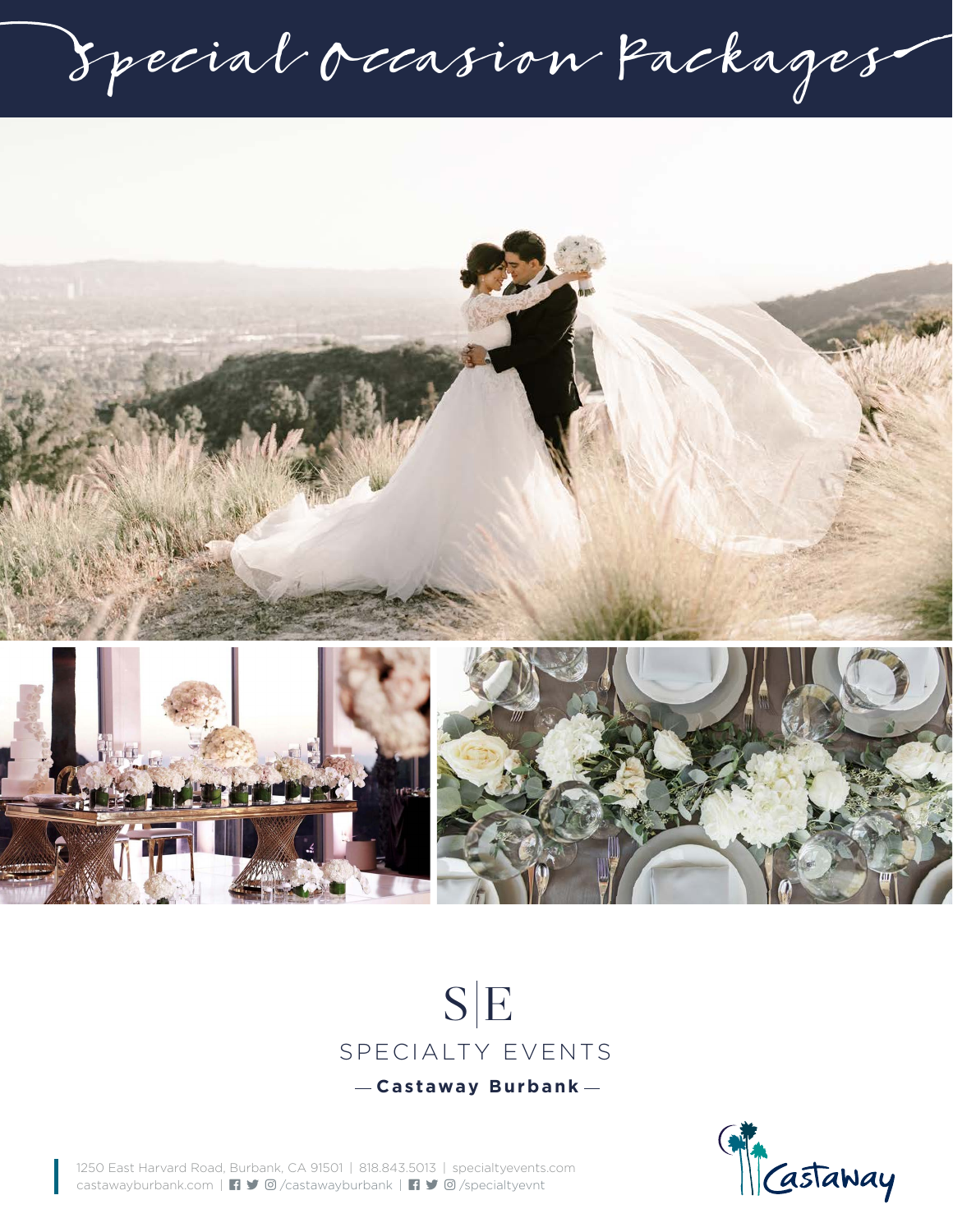## ESSENTIALS PACKAGE

Table Linen, House Chairs, Welcome Champagne or Cider, Warm Bread and Butter, Choice of One Salad, Choice of One Plated Entrée

## SALADS

Little Gem Caesar little gem lettuce, shaved parmesan, garlic roasted croutons, crisp capers

House Mixed Greens seasonal blend of organic greens, avocado, tomatoes, smoked tomato vinaigrette



Garlic Grilled Chicken butter whipped mashed potatoes, grilled broccolini, pan jus

Rosemary Bistro Filet herb roasted potatoes, chef's seasonal vegetable, thyme demi-glace

Sautéed Broccolini & Crispy Tofu soy honey glazed tofu, ginger broccoli purée, roasted red pepper, sunflower seeds

Pan Seared Salmon roasted garlic mashed potatoes, sautéed seasonal vegetables, caper, lemon cream

## DESSERT

Chef's Selection



Unlimited Coca-Cola products Coke, Diet Coke, Sprite, Lemonade, Tea, Coffee and Water

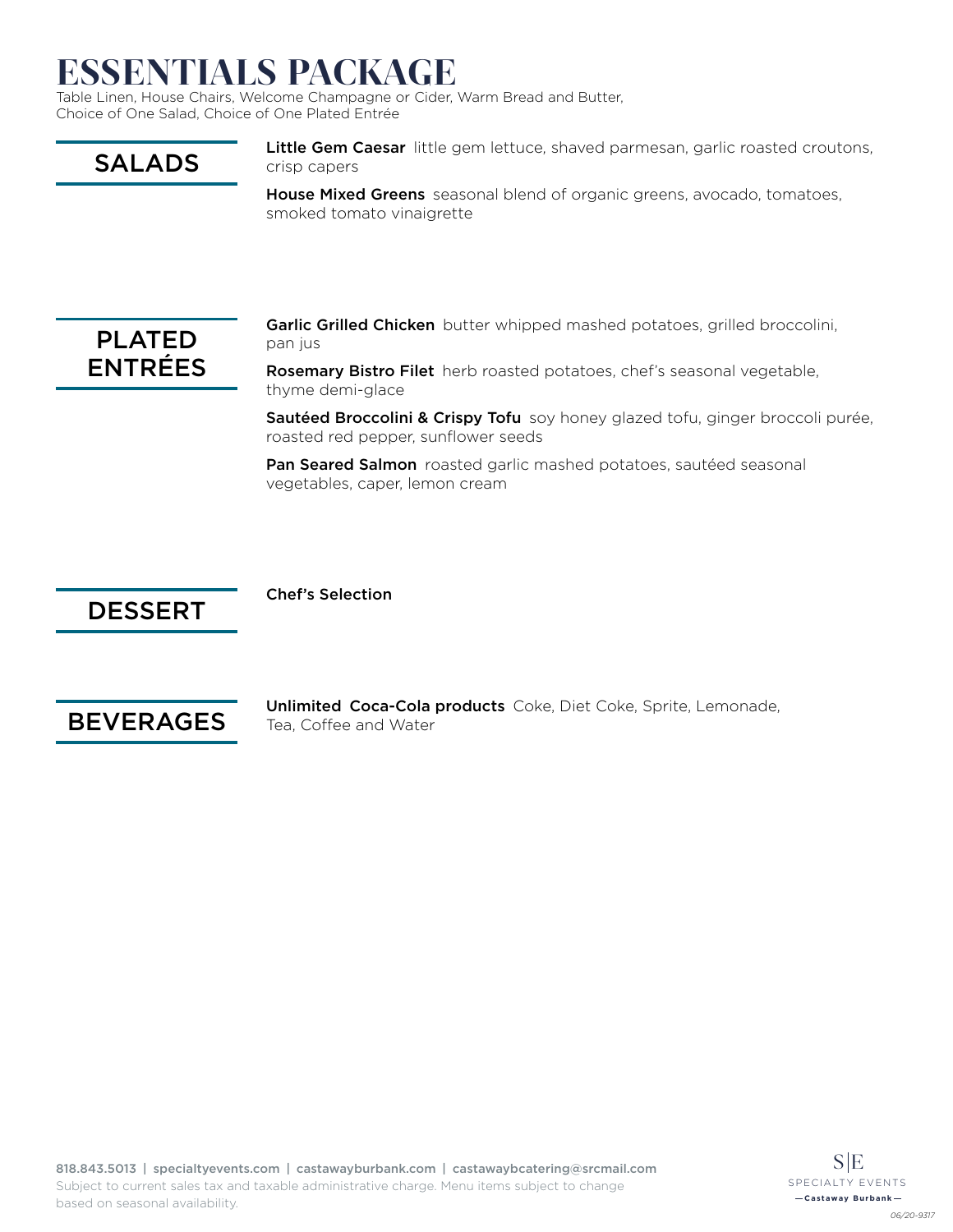## PREMIER PACKAGE

Table Linen, House Chairs, Welcome Champagne or Cider, Warm Bread and Butter, Choice of Two Hors d 'Oeuvres, Choice of One Salad, Choice of Two Entrées

**HORS** D 'OEUVRES

#### Hot

Vegetable Spring Roll Coconut Shrimp Grilled Chicken Skewer Turkey Meatballs Skewer Chicken Tostada

#### Cold

Tomato Bruschetta Goat Cheese Crostini Tomato Mozzarella Skewer

## SALADS

Little Gem Caesar little gem lettuce, shaved parmesan, garlic roasted croutons, crisp capers

House Mixed Greens seasonal blend of organic greens, avocado, tomatoes, smoked tomato vinaigrette



Garlic Grilled Chicken butter whipped mashed potatoes, grilled broccolini, pan jus

Rosemary Bistro Filet herb roasted potatoes, chef's seasonal vegetable, thyme demi-glace

Sautéed Broccolini & Crispy Tofu soy honey glazed tofu, ginger broccoli purée, roasted red pepper, sunflower seeds

Pan Seared Salmon roasted garlic mashed potatoes, sautéed seasonal vegetables, caper, lemon cream

### DESSERT

Chef's Selection



#### Two Hours Beer and Wine Service

Unlimited Coca-Cola products Coke, Diet Coke, Sprite, Lemonade, Tea, Coffee and Water

 $S/E$ SPECIALTY EVENTS **Castaway Burbank**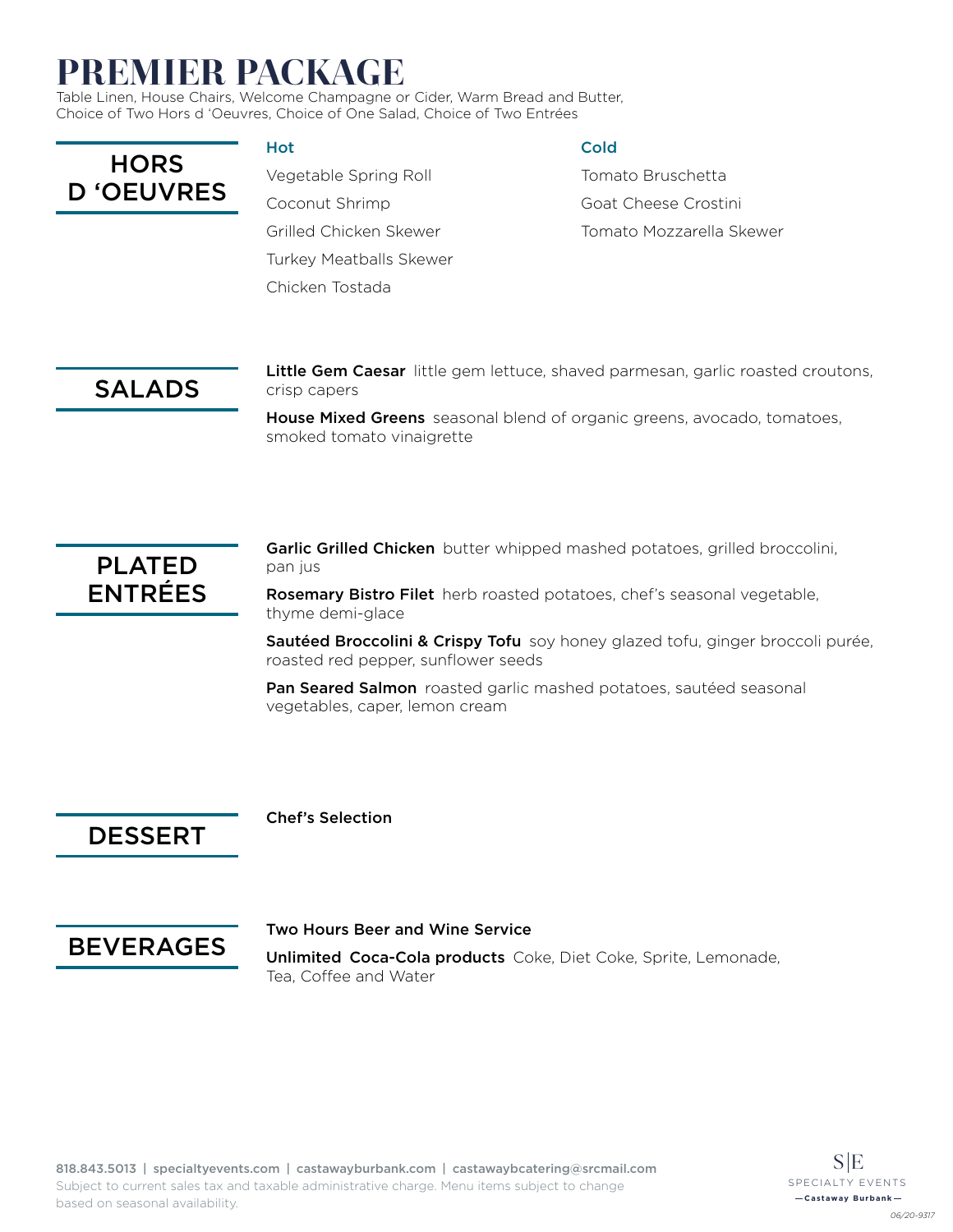# ELEGANCE PACKAGE

Table Linen, House Chairs, Welcome Champagne or Cider, Warm Bread and Butter, Choice of Four Hors d 'Oeuvres, Choice of One Salad, Choice of Two Entrées

**HORS** D 'OEUVRES

#### Hot

Vegetable Spring Roll Coconut Shrimp Grilled Chicken Skewer Turkey Meatballs Skewer Chicken Tostada

#### Cold

Tomato Bruschetta Goat Cheese Crostini Tomato Mozzarella Skewer

## SALADS

Little Gem Caesar little gem lettuce, shaved parmesan, garlic roasted croutons, crisp capers

House Mixed Greens seasonal blend of organic greens, avocado, tomatoes, smoked tomato vinaigrette



Garlic Grilled Chicken butter whipped mashed potatoes, grilled broccolini, pan jus

Rosemary Bistro Filet herb roasted potatoes, chef's seasonal vegetable, thyme demi-glace

Sautéed Broccolini & Crispy Tofu soy honey glazed tofu, ginger broccoli purée, roasted red pepper, sunflower seeds

Pan Seared Salmon roasted garlic mashed potatoes, sautéed seasonal vegetables, caper, lemon cream

### DESSERT

Personalized Specialty Cake



#### Wine Service

Two Hour Deluxe Bar

Unlimited Coca-Cola products coke, diet coke, sprite, lemonade, tea, coffee and water

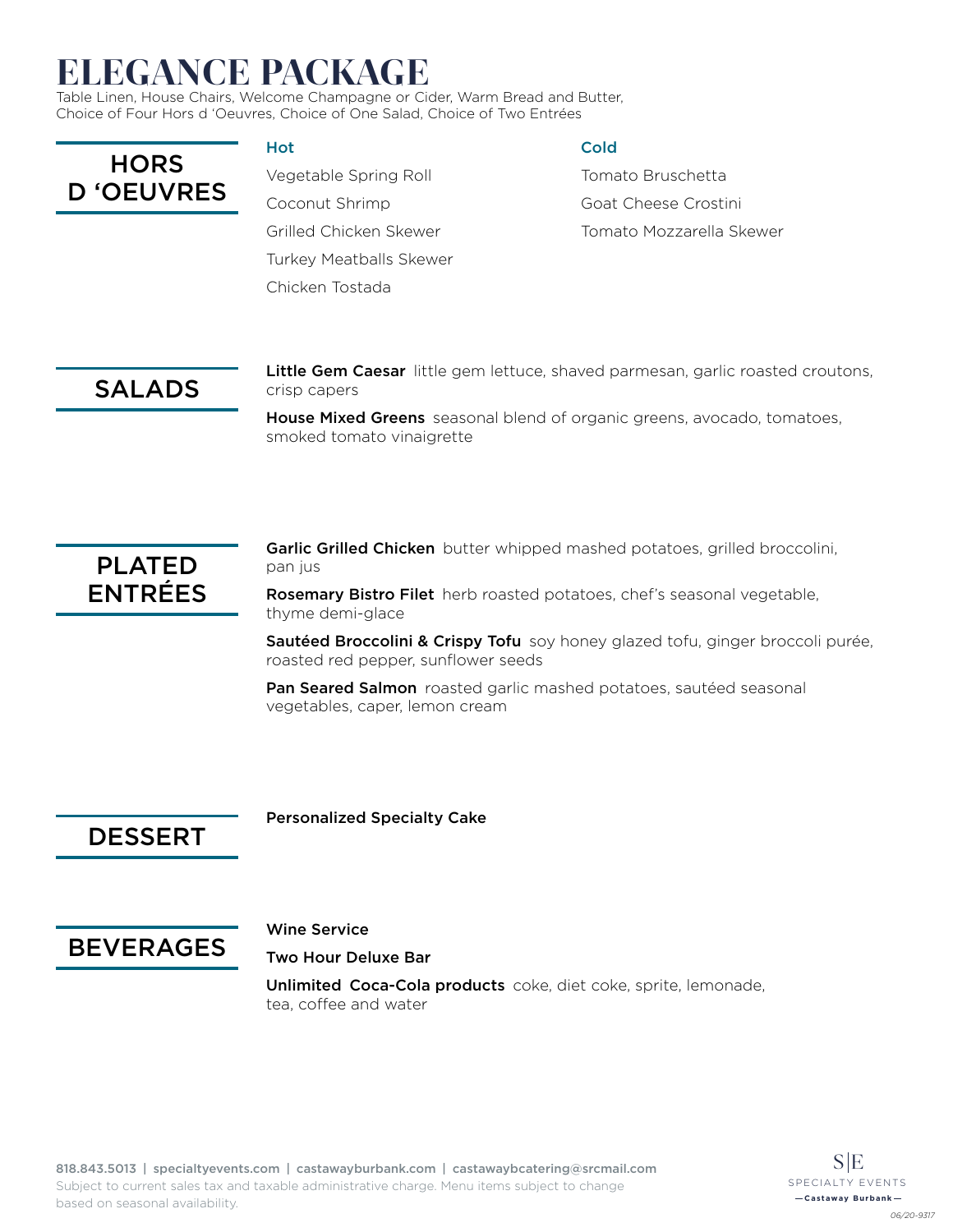# PLATINUM PACKAGE

Premium Linen, Chivari Chairs, Welcome Champagne or Cider, Warm Bread and Butter, Choice of Four Hors d 'Oeuvres, Choice of One Salad, Choice of Two Entrées, Specialty Cake

| <b>HORS</b>       |
|-------------------|
| <b>D</b> 'OEUVRES |

#### Hot

Vegetable Spring Roll Coconut Shrimp Grilled Chicken Skewer Turkey Meatballs Skewer Chicken Tostada

#### **Cold**

Tomato Bruschetta Goat Cheese Crostini Tomato Mozzarella Skewer

## SALADS

Little Gem Caesar little gem lettuce, shaved parmesan, garlic roasted croutons, crisp capers

House Mixed Greens seasonal blend of organic greens, avocado, tomatoes, smoked tomato vinaigrette



Garlic Grilled Chicken butter whipped mashed potatoes, grilled broccolini, pan jus

Rosemary Bistro Filet herb roasted potatoes, chef's seasonal vegetable, thyme demi-glace

Sautéed Broccolini & Crispy Tofu soy honey glazed tofu, ginger broccoli purée, roasted red pepper, sunflower seeds

Pan Seared Salmon roasted garlic mashed potatoes, sautéed seasonal vegetables, caper, lemon cream

### DESSERT

Personalized Specialty Cake



#### Wine Service

Four Hour Deluxe Bar

Unlimited Coca-Cola products coke, diet coke, sprite, lemonade, tea, coffee and water

*06/20-9317*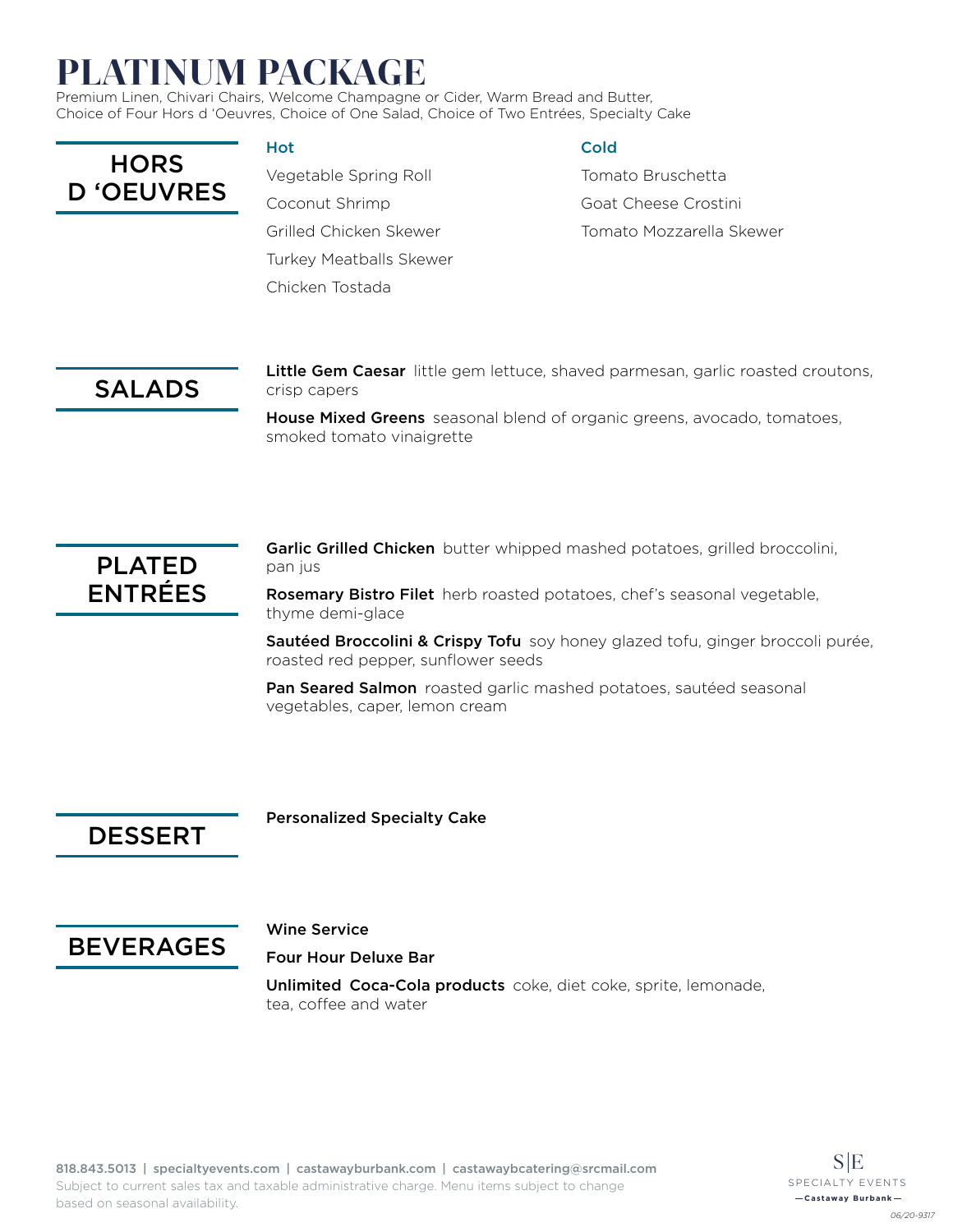# WEDDING ENHANCEMENTS



Per Person Minimum Count 25

#### **HOT**

Crab Cake Bite Pig n Blanket Marinated Beef Skewer

#### COLD

Ahi Tuna Poke Shrimp Cocktail

#### VEGETARIAN

Tomato Gazpacho Mushroom Goat Cheese Tart

APPETIZERS

Crab Cake served with chipotle aioli **Shrimp Cocktail** served with cocktail sauce

SALADS

Wedge iceberg lettuce, tomatoes, scallions, crispy bacon, homemade blue cheese dressing

Beet cherry tomatoes, arugula, champagne vinaigrette

Goat Cheese cheese cucumber, mixed greens, goat cheese, tomato relish, champagne vinaigrette

Heirloom Tomato balsamic marinated strawberries, crunchy basil, ricotta cheese

### ENTRÉES

8oz Filet fingerling potatoes, asparagus, Chicken Parmesan topped with wild mushroom demi-glace

8oz Manhattan Steak (NY) sautéed mushrooms, onions, fingerling potatoes

Halibut Creamy Coconut Orzo arugula, corn salad, roasted red pepper coulis

**Chilean Seabass** sweet Thai chili sauce, black forbidden rice

**Shrimp Scampi** garlic butter

Lobster chef's choice of vegetable, herb drawn butter

**Surf & Turf** grilled filet mignon & broiled lobster tail, mash potatoes, grilled broccolini, herb drawn butter

provolone, mozzarella served with linguini pomodoro

Prime Rib au jus, horseradish crème, Chef's choice of vegetable

Portobello Mushroom Ravioli roasted mushrooms, spinach puree, truffle vinaigrette

Garden Vegetable Risotto peas, mushroom, organic carrots, finished with rosemary, parsley

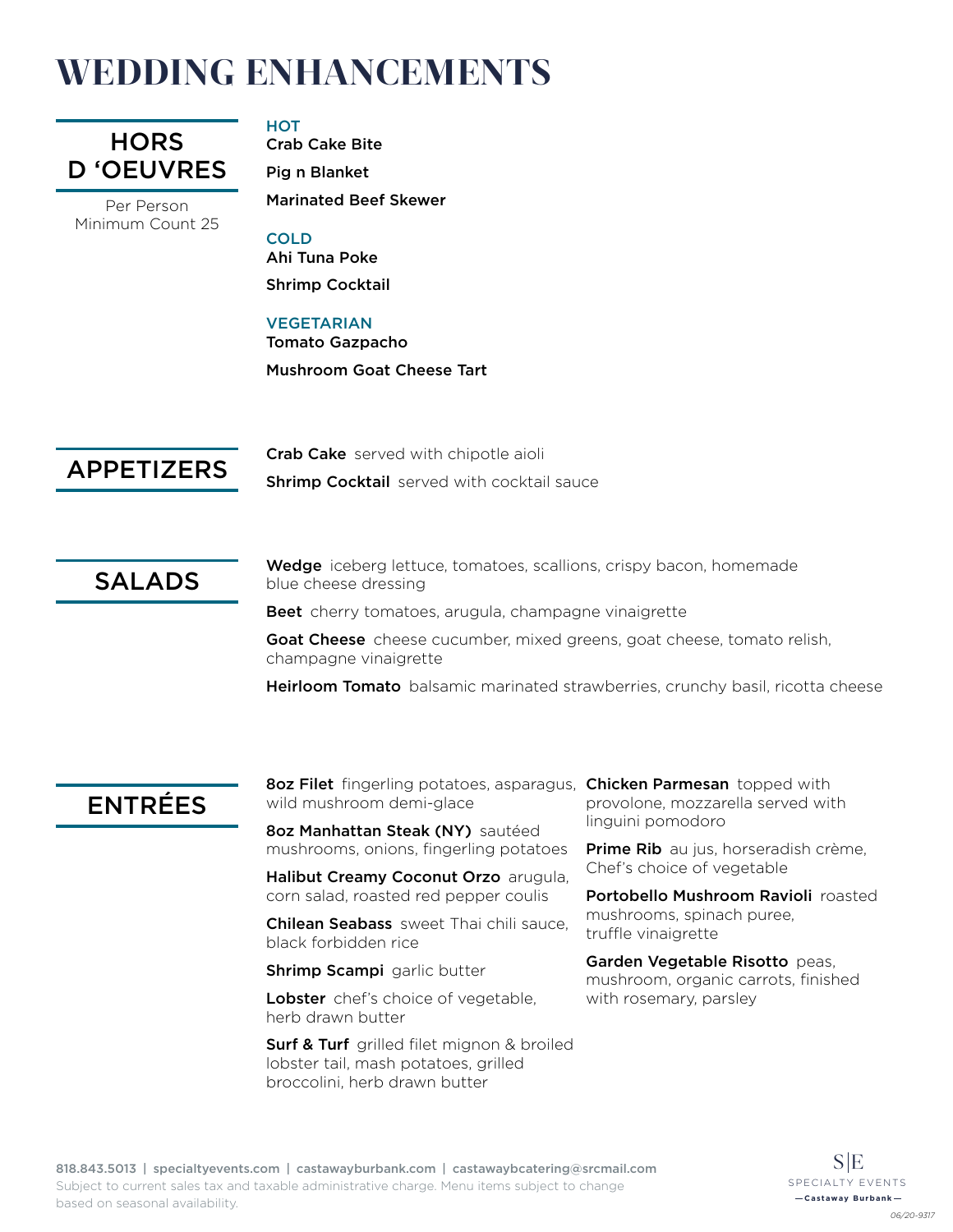# MINGLING STATIONS

Attendant required

Street Tacos seasoned ground beef, shredded chicken, lettuce, tomatoes, pico de gallo, guacamole, sour cream, jalapeño, cilantro, cheddar and cotija cheeses served with soft flour and crunchy corn tortillas

**Sushi** (6 pieces per person) assortment of sushi rolls, sashimi and nigiri served with wasabi, pickled ginger and soy sauce

Snacks gourmet popcorn with truffle salt, individual bagged potato chips, chocolate dipped pretzels, licorice

On the Fry french fries, sweet potato fries, tater tots aioli, ketchup, ranch, beef slider, chicken slider

Southern BBQ brisket sliders, fried chicken & waffles, nashville hot chicken, collard greens, jalapeño corn bread

Raw Bar oysters on the half-shell, ceviche, shrimp cocktail, crab legs, cocktail sauce, mignonette, lemon

Antipasto american charcuterie, italian sausage, marinated mediterranean grilled vegetable medley, hummus, olive tapenade, roasted tomato cream cheese served with baguettes, focaccia and pita breads

Cheese assorted international and artisanal domestic cheeses

Pasta rigatoni, pappardelle, penne, spaghetti tossed tableside with chicken breast, italian sausage, shrimp, vegetables, parmesan and your choice of sauces; pomodoro, wild mushroom cream and basil pesto

## CARVING STATIONS

Priced per person, comes with attendant

**Atlantic Salmon** caper lime tartar sauce

Oven – Roasted Turkey

Honey Spiral Ham

Suckling Pig

**Roasted Prime Rib** au jus and horseradish cream

*06/20-9317*